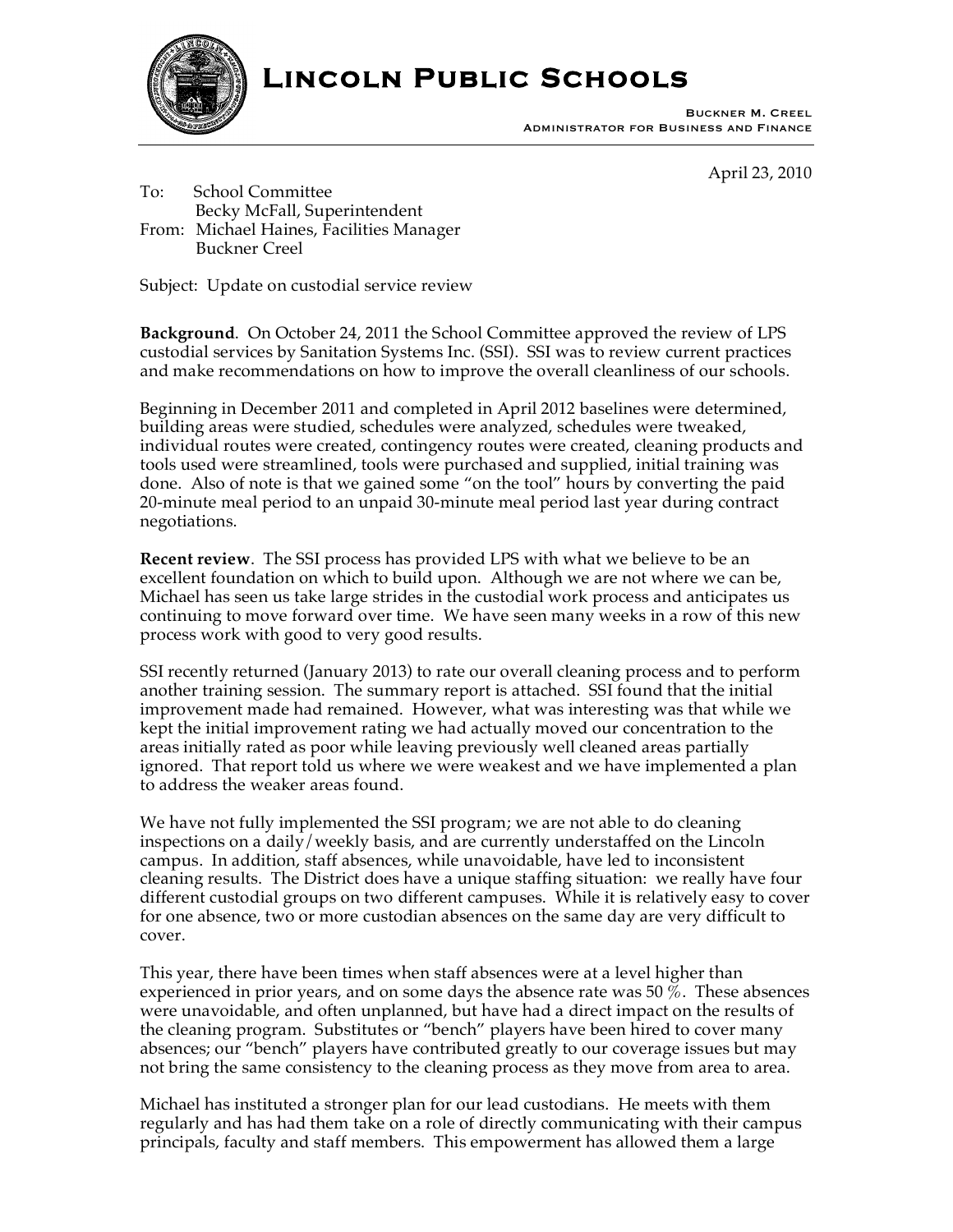ownership stake on their campus and allows them to make area assignment changes as they deem necessary. This method has also produced a shorter response time to support needs as well as allows the leads to receive special information in a more timely manner. By continuing along this path we believe we will eventually get the weekly inspections up and running at a time in the not so distant future.

**Future actions**. The periodic reviews and training sessions conducted by SSI have proven to be exceptionally beneficial to continuing the improvements needed to meet our goals. We hope to continue these SSI reviews for the next several fiscal years as we re-shape our custodial practices. The School Committee's approval to add 0.5 FTE of night custodian effort should help with the improvement process on the Lincoln campus.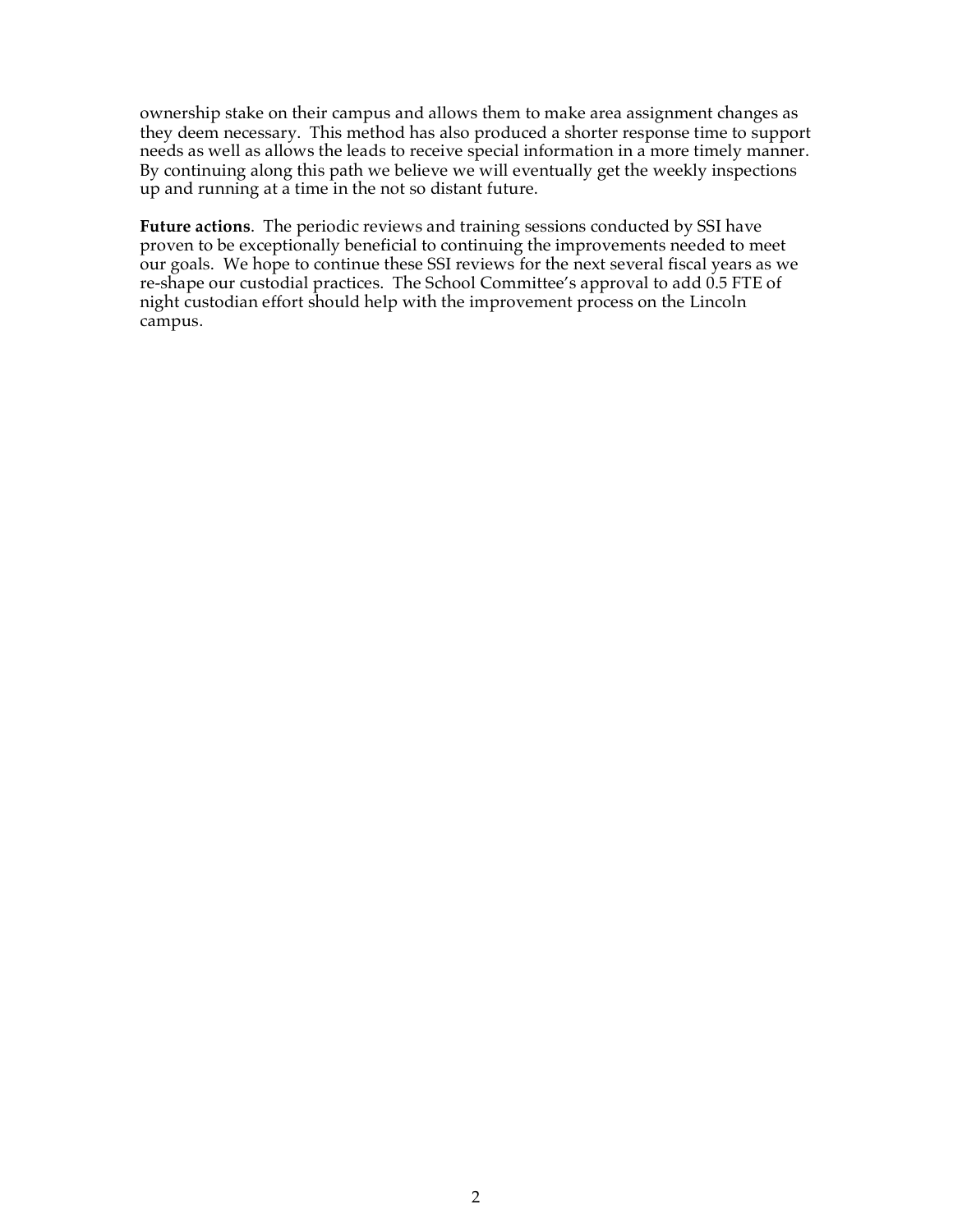P.O. BOX 648 THORNDIKE, MA 01079 PHONE: 413-283-5221 FAX : 413-642-0438 E-MAIL: ssipar@ssistandards.com

**S**ANITATION **S**YSTEMS **I**NCORPORATED

Established 1957 Program Architects of Cost Controlled Quality Cleaning

## **PROGRAM RATING REPOR T # 2**

**TO:** Buckner Creel, Administrator for Business & Finance

**FROM:** Christine Regan, President, SSI Paul Regan, Vice-President, SSI

- **RE:** Second Follow-up Rating Report
- **COPY:** Michael Haines

**DATE:** February 4, 2013

The second set of follow up ratings for the Lincoln Public School cleaning operation were conducted on January 24 and 25, 2013. Thirty-three ratings were taken overall: seventeen on the Lincoln campus and sixteen at Hanscom.

These results show that the improvements made since installation of the LPS Standards System are holding their own, but not improving. The Overall Quality Factor remains at 93%. Eight of thirty-three rated areas were above standard. During the initial audit, no areas were at standard. In July 2012 and in this report about one quarter are at that level or above. The net building score remains two points below standard.

Every area type has improved slightly (between two and four points) this January, with the exception of washrooms where we see a five point drop. Unfortunately, washrooms are the one area type that your client notices the most. They are not dependent on the weather or student wear. The frequencies and method in the Standard system must be applied to keep these areas looking good.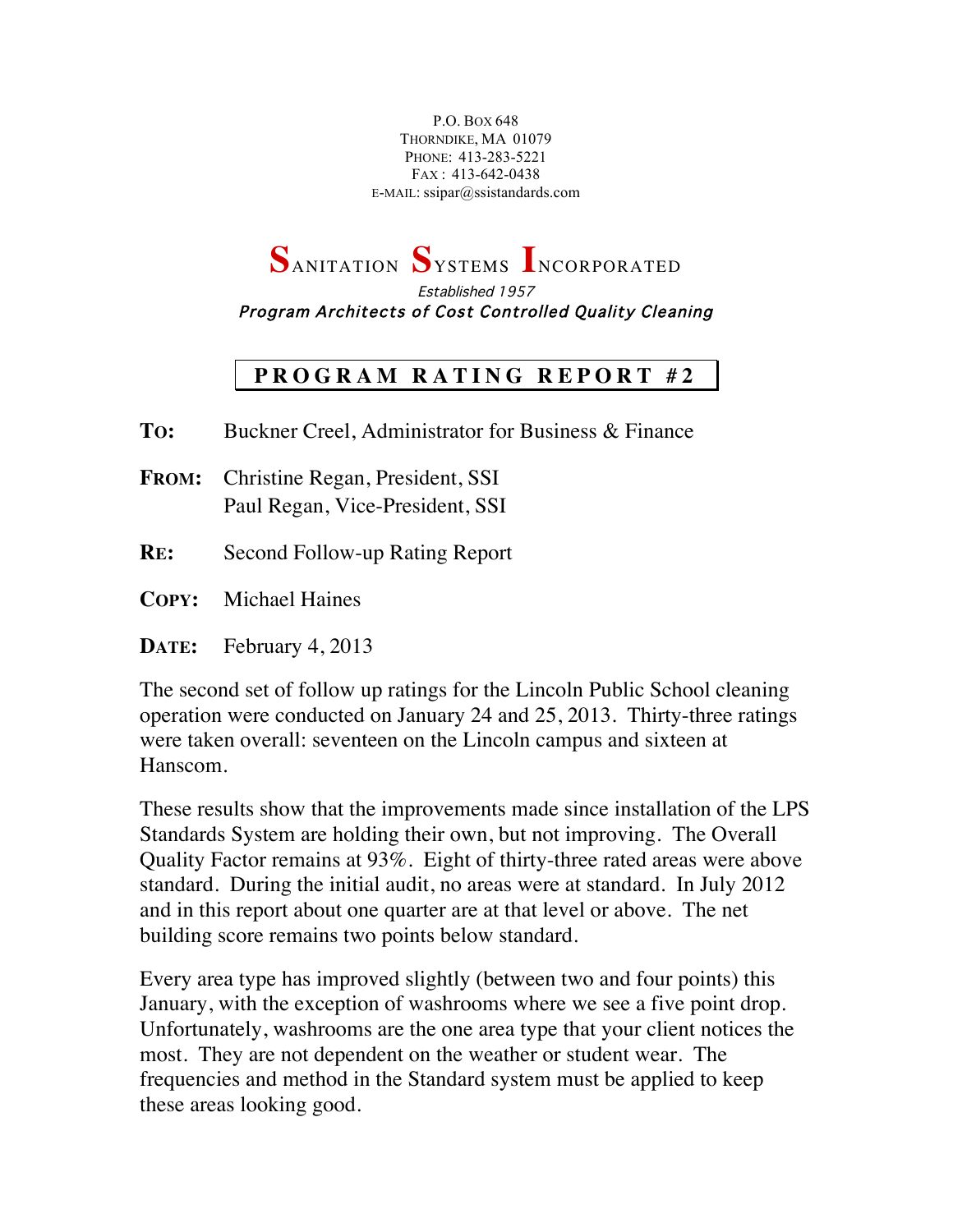| Sites Area<br>Rated Type              |                            | % Relative<br>Importance | Top<br>Standard  | Working<br>Standard<br>(S) | Actual<br>Level<br>(R) | Quality<br>Factor<br>$(Q)$ ++ | Appearance<br>Index<br>(AI) |  |  |  |
|---------------------------------------|----------------------------|--------------------------|------------------|----------------------------|------------------------|-------------------------------|-----------------------------|--|--|--|
|                                       |                            |                          |                  |                            |                        |                               |                             |  |  |  |
| 3                                     | Offices                    | 15%                      | 91.8             | 82.7                       | 82.2                   | 98%                           | 85%                         |  |  |  |
| 11                                    | Classrooms                 | 25%                      | 88.8             | 78.8                       | 76.8                   | 95%                           | 82%                         |  |  |  |
| 7                                     | Restrooms                  | 25%                      | 93.1             | 89.0                       | 83.6                   | 84%                           | 85%                         |  |  |  |
| 3                                     | Lobbies/Corridors          | 20%                      | 91.0             | 87.9                       | 86.2                   | 94%                           | 99%                         |  |  |  |
| 9<br>33                               | Miscellaneous              | 15%<br>100%              | 90.2             | 81.7                       | 81.3                   | 99%                           | 88%                         |  |  |  |
| 86.5<br>Weighted Appearance Standard: |                            |                          |                  |                            |                        |                               |                             |  |  |  |
|                                       | Weighted Working Standard: |                          |                  | 84.2                       |                        | <b>Quality Factor:</b>        | 93%                         |  |  |  |
|                                       |                            |                          | Weighted Actual: | 81.9                       |                        | <b>Appearance Index:</b>      | 87%                         |  |  |  |
| 130<br>120                            | 2                          |                          |                  |                            |                        | 2                             |                             |  |  |  |
| 110                                   |                            |                          |                  |                            |                        |                               |                             |  |  |  |
| Facto                                 |                            |                          |                  |                            |                        |                               |                             |  |  |  |
| 90                                    |                            |                          |                  |                            |                        |                               |                             |  |  |  |
| $Q$ uality<br>$\frac{80}{90}$         |                            |                          |                  |                            |                        |                               | 99                          |  |  |  |
| 70                                    | 98                         |                          | 95               | 84                         |                        | 94                            |                             |  |  |  |
| 60                                    |                            |                          |                  |                            |                        |                               |                             |  |  |  |
| 50                                    | <b>Offices</b>             | <b>Classrooms</b>        |                  | <b>Restrooms</b>           |                        | <b>Lobby/Corridors</b>        | <b>Miscellaneous</b>        |  |  |  |
|                                       |                            | Audit Levels             | $\Box$ July '12  |                            | Jan '13                | -Min. Standard                |                             |  |  |  |
|                                       |                            |                          |                  |                            |                        |                               |                             |  |  |  |

# LPS Quality and Appearance Levels by Area Type

Col.  $1 *$  Col.  $2 **$  Col.  $3 +$  Col. 4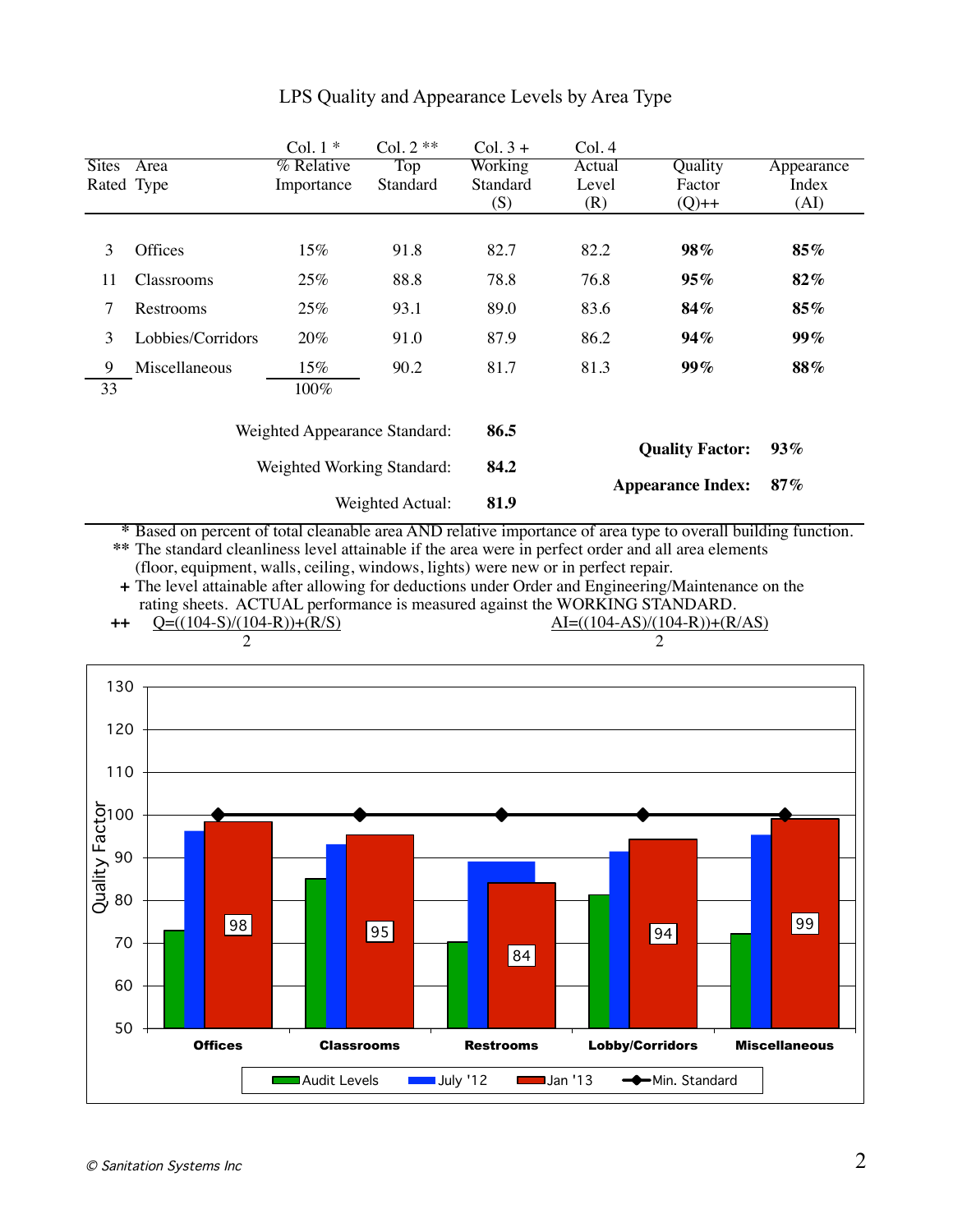

# **Offices:**

#### COMMENTS:

The Overall **Q** for the three offices we rated has gained some ground but is still below standard at 98%. Floors remain at 90%. While soil film on carpeted and hard floors is still an issue, it appears that custodians are doing a much better job at keeping litter and cobwebs at bay. Walls are down six points to 88% with deductions for scuffs, dust, marks and fingerprints.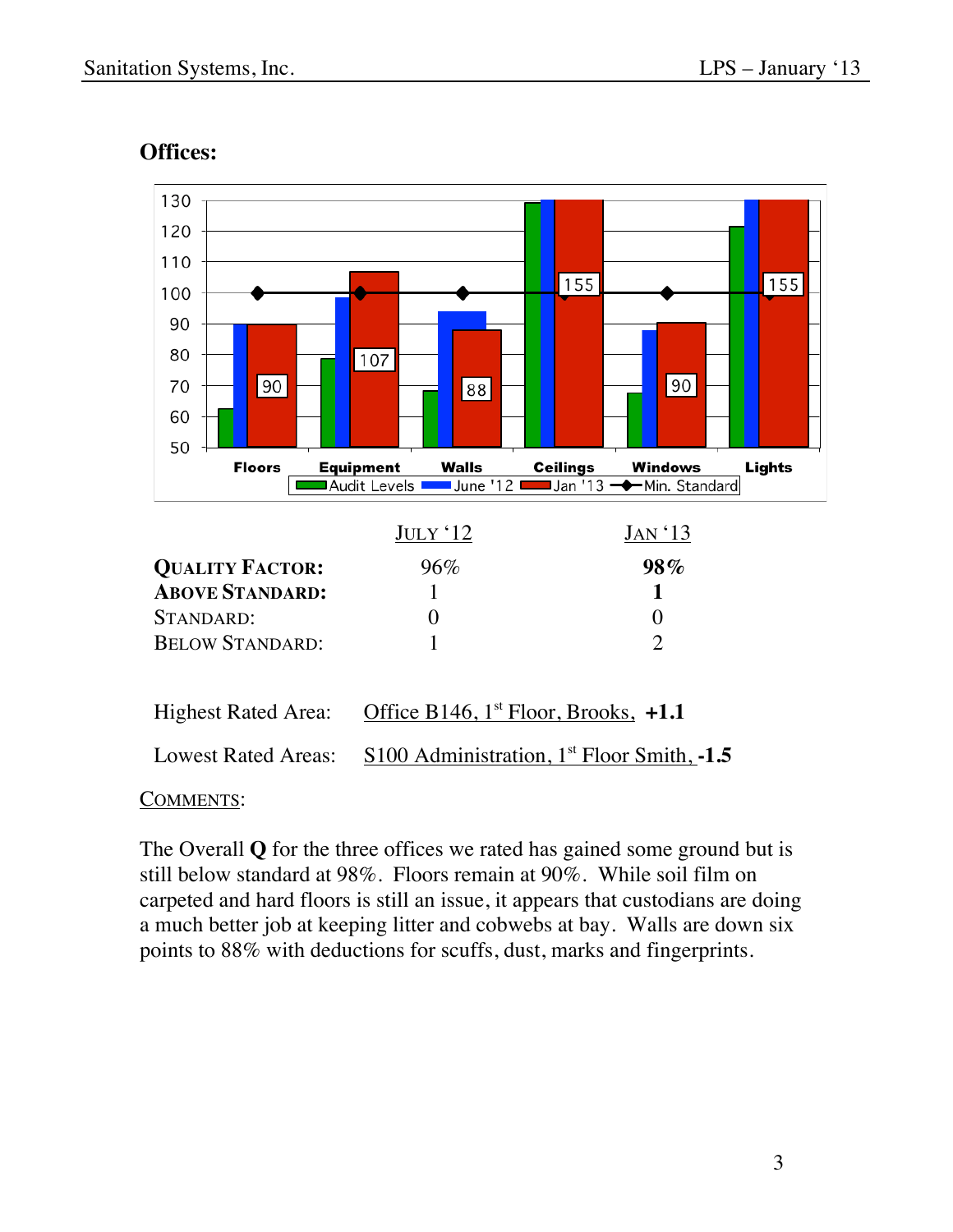

### **Classrooms:**

### **COMMENTS**

Classrooms are slightly improved, now at 95%. As was the case in July, only two areas were above standard. The gap, however, between highest and lowest scores is only half of what it was six months ago, with scores ranging from  $+0.5$  to  $-5.2$ . A smaller point gap usually indicates that people are on the same page when it comes to procedures and frequencies, which leads to greater consistency. Floors are up slightly to 88%. While floor finish and serious soil build up need to be handled as project work, cobwebs, litter, spills and scuffs should be handled as part of daily procedures. We should also note that carpets in vinyl tiled rooms were litter free.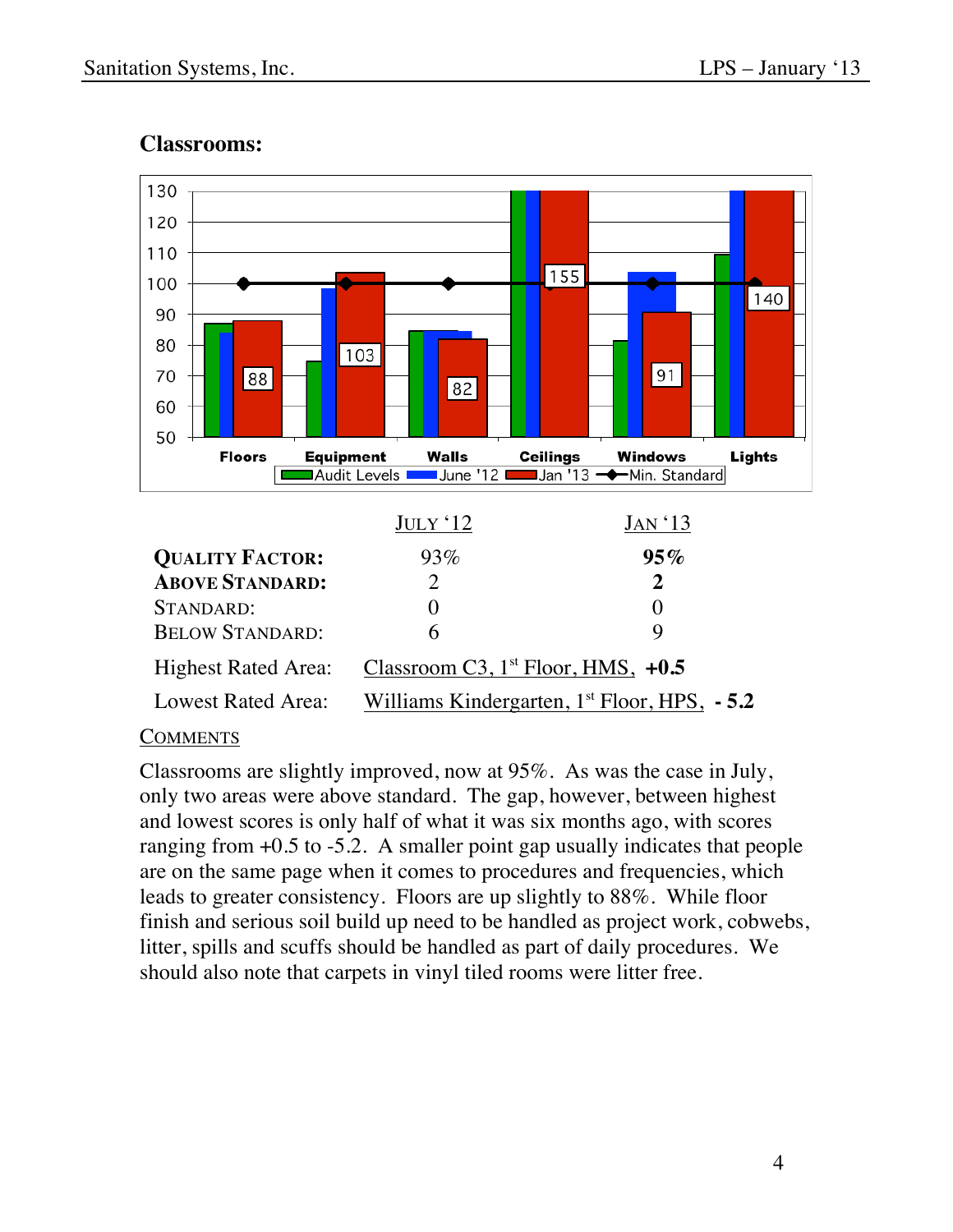

## **Washrooms:**

#### COMMENTS:

Restrooms remain the lowest rated area type, down five points to 84%. Every rated area was below standard and the average score was almost four points below standard. Floors are up a single point to 71%. Aside from the occasional cobweb or litter, the problem is still soil film. Every area had deductions from slight to overall, with the low rated Boys Room listed above being the worst. These floors needed a great deal of project work in 2011 to remove years of built up soil film and finish, and clearly that has not yet been completed. Both fixtures and walls and stalls lost ground this January, two and thirteen points respectively. Custodians do know how to clean these surfaces – washrooms simply must be made a higher priority.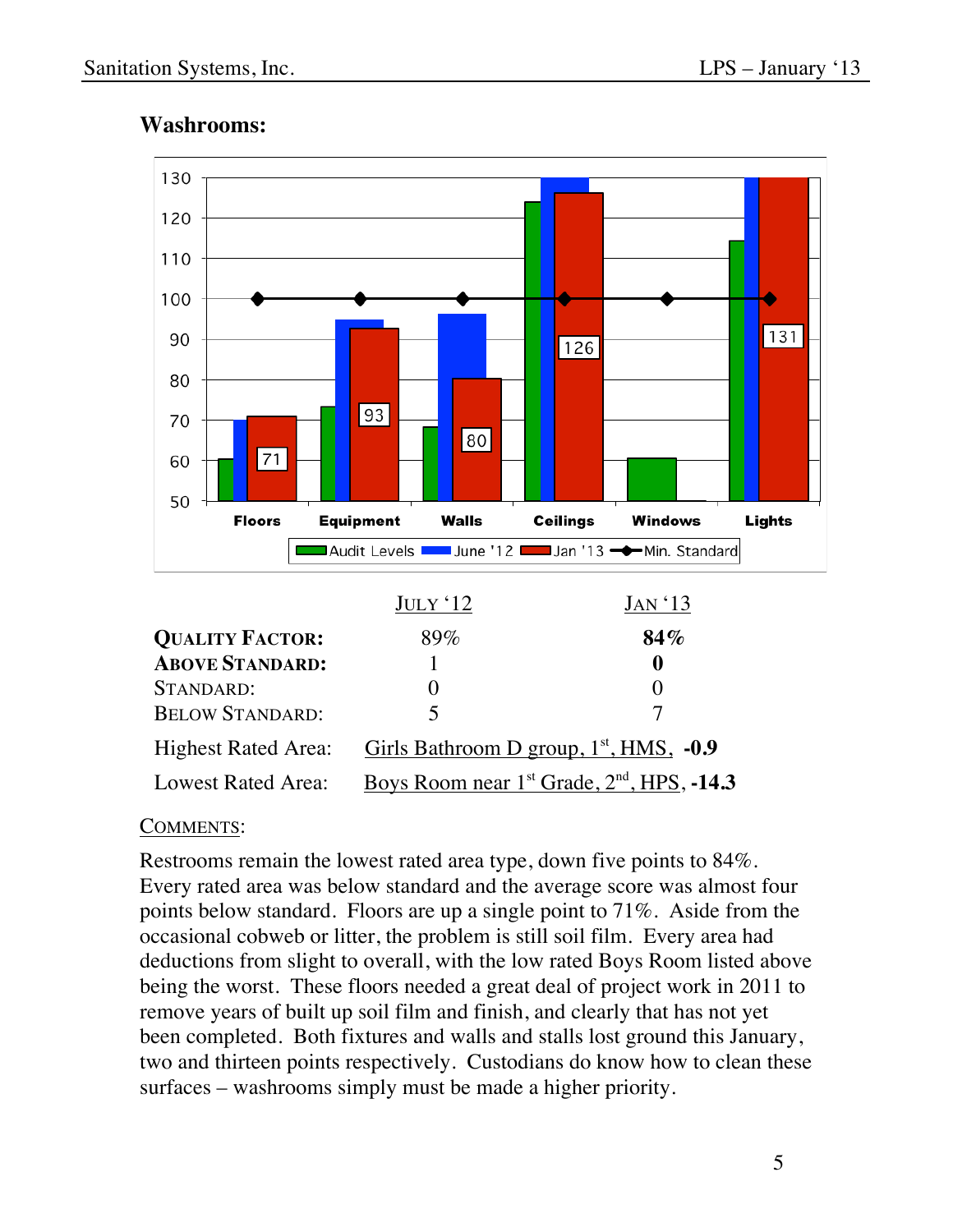

## **Lobbies & Corridors:**

|                            | $JULY$ ' $12$                            | JAN '13                                              |
|----------------------------|------------------------------------------|------------------------------------------------------|
| <b>QUALITY FACTOR:</b>     | 91%                                      | 94%                                                  |
| <b>ABOVE STANDARD:</b>     |                                          |                                                      |
| STANDARD:                  |                                          |                                                      |
| <b>BELOW STANDARD:</b>     | 3                                        | $\mathcal{D}_{\cdot}$                                |
| <b>Highest Rated Area:</b> | Entry Lobby, $1^{st}$ Floor, HPS, $+0.7$ |                                                      |
| Lowest Rated Area:         |                                          | Hall from B146 to B139, $1st$ Floor, Brooks., $-5.0$ |

#### COMMENTS:

The Overall **Q** for Lobbies/Corridors is up three points to 94%. Floors are finally showing improvement, up thirteen points to 89%. Issues with low gloss and soil film, again, need floor work; spills, scuffs, litter and cobwebs, however, are part of daily care and should be in better shape. Both walls and equipment, handled by day staff, lost points and are below standard. With an extra half hour daily, these numbers should be going up, not down.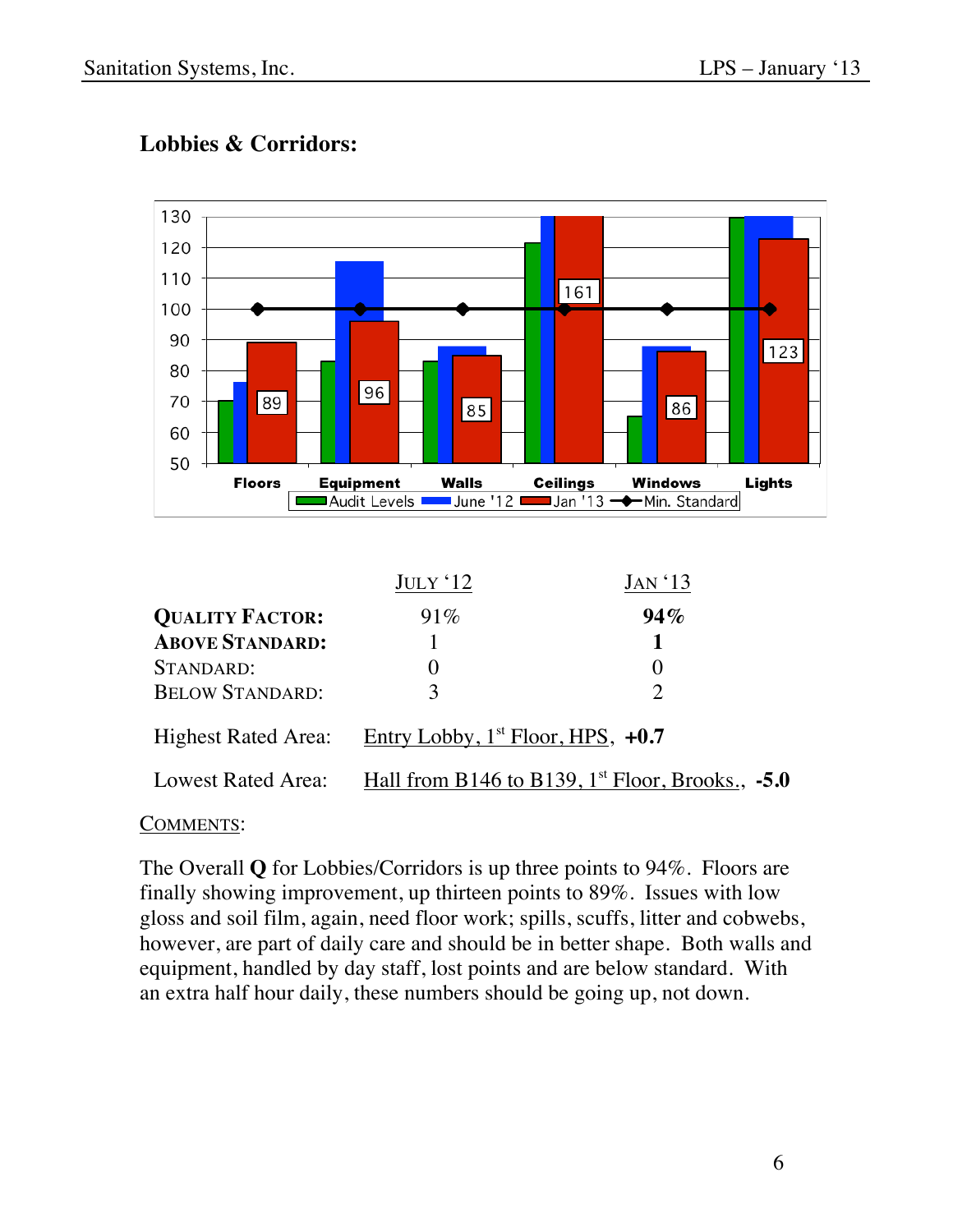

## **Miscellaneous:**

| <b>BELOW STANDARD:</b> | $\overline{\phantom{a}}$          |                                                                       |  |
|------------------------|-----------------------------------|-----------------------------------------------------------------------|--|
| Highest Rated Area:    |                                   | Stack Area, Reference to 307-331, $1^{\text{st}}$ Flr, Brooks, $+2.2$ |  |
| Lowest Rated Area:     | Library, $1st$ Floor, HMS, $-2.0$ |                                                                       |  |

### COMMENTS:

Two conference rooms, two library areas, the Smith Gym, the HMS Art room, a prep room and an activity room were rated in this group. Four of the nine areas we looked at were above standard and the average net was just below standard. Both floors and equipment are well above standard at 106% and 108%. Walls fell sharply, dropping by thirteen points to 84%. While the Smith Gym was the most problematic, every area had deductions for streaks, scuffs, dust, soil film and/or marks and fingerprints. Aside from walls, this is decent, consistent work.